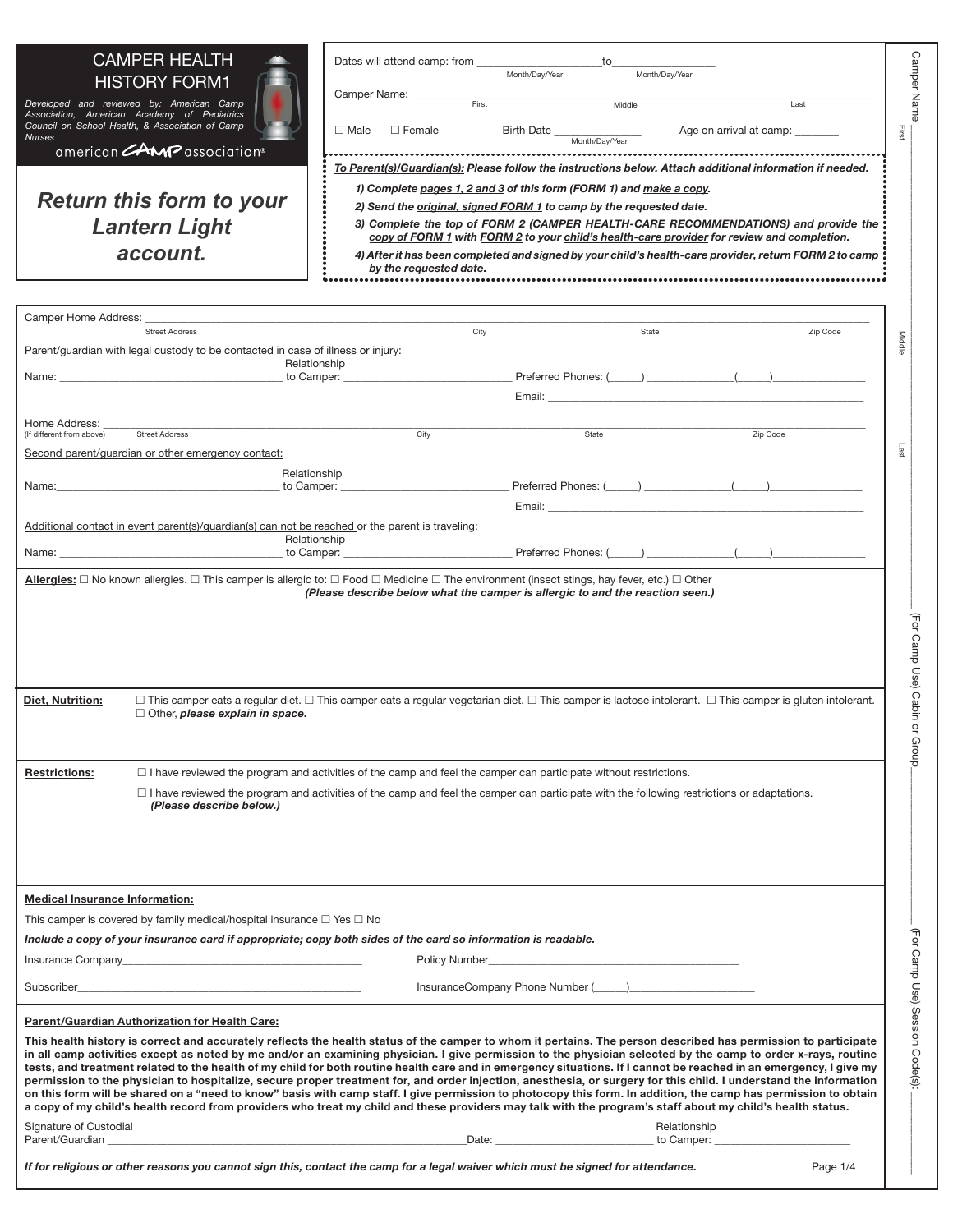## CAMPER HEALTH HISTORY FORM 1

Developed and reviewed by: *American Camp Association, American Academy of Pediatrics Council on School Health, & Association of Camp Nurses*

Birth Date:

Camper Name: \_\_\_\_\_\_\_\_\_\_\_\_\_\_\_\_\_\_\_\_\_\_\_\_\_\_\_\_\_\_\_\_\_\_\_\_\_\_\_\_\_\_\_\_\_\_\_\_\_\_\_\_\_\_\_\_\_

Middle Last

Month/Day/Year

Immunization History: Provide the month and year for each immunization. Starred (\*) immunizations must include date to meet ACA Standard. Copies of immunization forms from health-care providers or state or local government are acceptable; please attach to this form.

|                                                   | Immunization                    | Dose 1<br>Month/Year | Dose 2<br>Month/Year | Dose 3<br>Month/Year | Dose 4<br>Month/Year | Dose 5<br>Month/Year | Most Recent Dose<br>Month/Year |
|---------------------------------------------------|---------------------------------|----------------------|----------------------|----------------------|----------------------|----------------------|--------------------------------|
| Diptheria, tetanus, pertussis<br>(DTaP) or (TdaP) |                                 |                      |                      |                      |                      |                      |                                |
| Tetanus booster ★<br>(dT) or (TdaP)               |                                 |                      |                      |                      |                      |                      |                                |
| Mumps, measles, rubella<br>(MMR)                  |                                 |                      |                      |                      |                      |                      |                                |
| Polio<br>(IPV)                                    |                                 |                      |                      |                      |                      |                      |                                |
| Haemophilus influenzae type B<br>(HIB)            |                                 |                      |                      |                      |                      |                      |                                |
| Pneumococcal<br>(PCV)                             |                                 |                      |                      |                      |                      |                      |                                |
| <b>Hepatitis B</b>                                |                                 |                      |                      |                      |                      |                      |                                |
| <b>Hepatitis A</b>                                |                                 |                      |                      |                      |                      |                      |                                |
| Varicella<br>(chicken pox)                        | $\Box$ Had chicken pox<br>Date: |                      |                      |                      |                      |                      |                                |
| Meningococcal meningitis<br>(MCV4)                |                                 |                      |                      |                      |                      |                      |                                |
| Tuberculosis (TB) test                            |                                 | Date:                | $\Box$ Negative      | $\Box$ Positive      | Covid Vaccine:       | $Flu$ ;              |                                |

**If your camper has not been fully immunized, please sign the following statement: I understand and accept the risks to my child from not being fully immunized.**

| $\sim$<br>Signature of 1<br>Custodial |      | $\cdots$<br>Relationship |
|---------------------------------------|------|--------------------------|
| Parent/Gu<br>'Guardian:               | Date | Camper:<br>tΟ            |

**Medication:**  $\square$  This camper will not take any daily medications while attending camp.  $\Box$  This camper will take the following daily medication(s) while at camp:

"Medication" is any substance a person takes to maintain and/or improve their health. This includes vitamins & natural remedies. *Please review camp instructions about required packaging/containers. New Hampshire requires original pharmacy containers with labels which show the camper's name and how the medication should be given. Provide enough of each medication to last the entire time the camper will be at camp.*

| Name of medication | Reason for taking it | When it is given | Amount or dose given | How it is given |
|--------------------|----------------------|------------------|----------------------|-----------------|
|                    |                      |                  |                      |                 |
|                    |                      |                  |                      |                 |
|                    |                      |                  |                      |                 |
|                    |                      |                  |                      |                 |
|                    |                      |                  |                      |                 |
|                    |                      |                  |                      |                 |
|                    |                      |                  |                      |                 |
|                    |                      |                  |                      |                 |
|                    |                      |                  |                      |                 |

The camp will stock over the counter, non-prescription medications, in the camp Health Lodge used on an as needed basis to manage minor illness and injury. Please leave over the counter medications at home.

(For Camp Use) Session Code(s)

Camper Name

**Camper Name** 

First

First Middle Last Middle Last Middle Last Middle Last Middle Last Middle Last Middle Last Middle Last Middle L

Middle

Last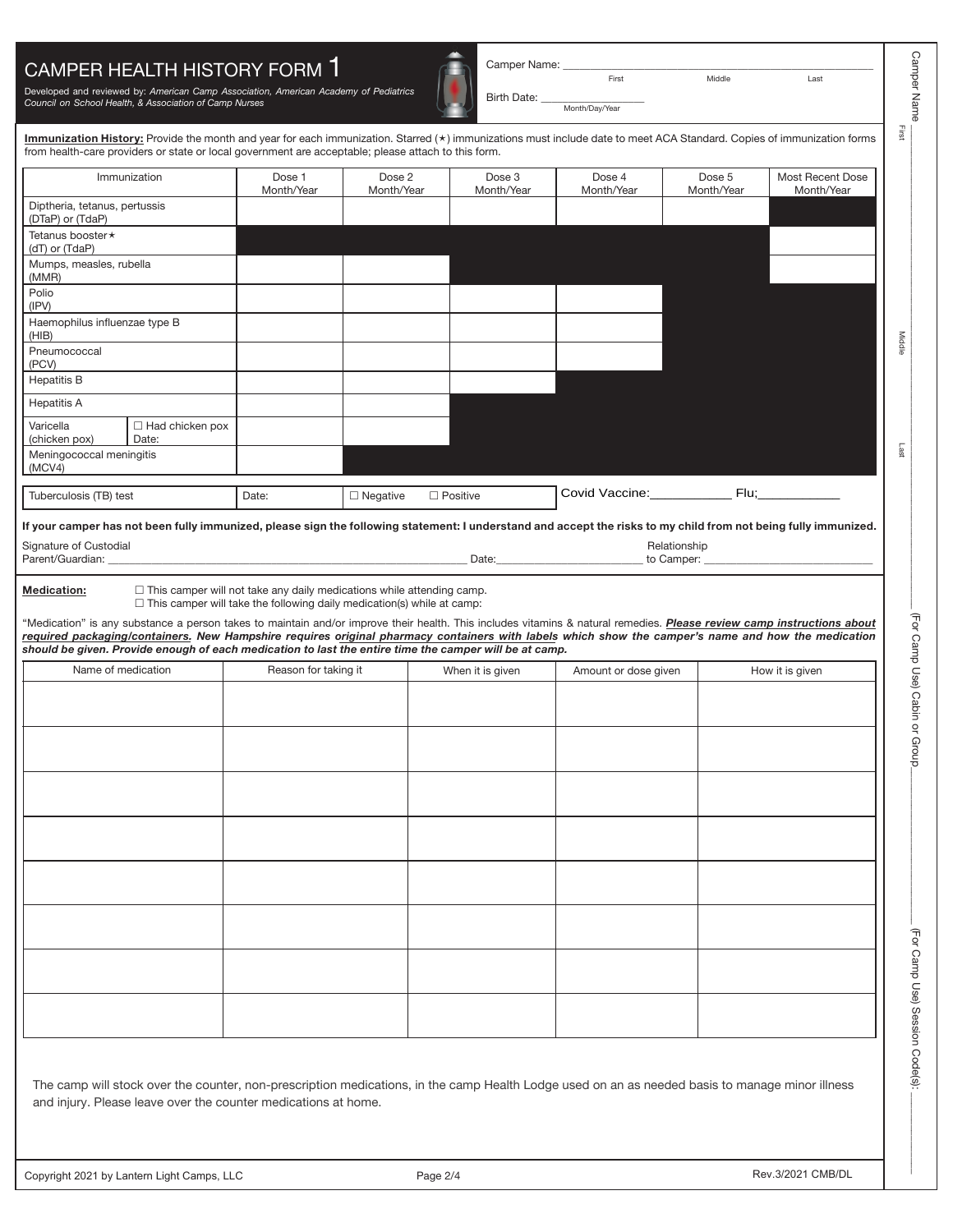## CAMPER HEALTH HISTORY FORM 1

Developed and reviewed by: *American Camp Association, American Academy of Pediatrics Council on School Health, & Association of Camp Nurses*

First **Middle** Last

Birth Date: Month/Day/Year

Camper Name: \_

Camper Name

**Camper Name** 

First

 $\pi$  , and the contribution of  $\pi$  and  $\pi$  and  $\pi$  and  $\pi$  (  $\pi$  ) and  $\pi$  (  $\pi$  )  $\pi$  (  $\pi$  )  $\pi$ 

First Middle Last Middle Last Middle Last Middle Last Middle Last Middle Last Middle Last Middle Last Middle L

Middle

Last

(For Camp Use) Cabin or Group

Camp Use) Cabin or Group\_\_\_\_\_\_\_\_\_\_\_\_\_\_\_\_\_\_\_\_\_\_\_\_\_\_\_\_\_ (For Camp Use) Session Code(s): \_\_\_\_\_\_\_\_\_\_\_\_\_\_\_

(For Camp Use) Session Code(s)

|  |  |  | General Health History: Check "Yes" or "No" for each statement. Explain "Yes" answers below. |  |  |
|--|--|--|----------------------------------------------------------------------------------------------|--|--|
|  |  |  |                                                                                              |  |  |

Has/does the camper:

|                                                    | $\Box$ Yes $\Box$ No |                                                           | $\Box$ Yes $\Box$ No |
|----------------------------------------------------|----------------------|-----------------------------------------------------------|----------------------|
|                                                    | $\Box$ Yes $\Box$ No | 12. Passed out/had chest pain during exercise?            | $\Box$ Yes $\Box$ No |
|                                                    | $\Box$ Yes $\Box$ No | 13. Had mononucleosis ("mono") during the past 12 months? | $\Box$ Yes $\Box$ No |
|                                                    | $\Box$ Yes $\Box$ No | 14. If female, have problems with periods/menstruation?   | $\Box$ Yes $\Box$ No |
|                                                    | $\Box$ Yes $\Box$ No | 15. Have problems with falling asleep/sleepwalking?       | $\Box$ Yes $\Box$ No |
| 6. Had asthma/wheezing/shortness of breath?        | $\Box$ Yes $\Box$ No |                                                           | $\Box$ Yes $\Box$ No |
|                                                    | $\Box$ Yes $\Box$ No |                                                           | $\Box$ Yes $\Box$ No |
|                                                    | $\Box$ Yes $\Box$ No | 18. Have problems with diarrhea/constipation?             | $\Box$ Yes $\Box$ No |
|                                                    | $\Box$ Yes $\Box$ No |                                                           | $\Box$ Yes $\Box$ No |
| 10. Wear glasses, contacts, or protective eyewear? | $\Box$ Yes $\Box$ No | 20. Traveled outside the country in the past 9 months?    | $\Box$ Yes $\Box$ No |

Please explain "Yes" answers in the space below, noting the number of the questions. For travel outside the country, please name countries visited and dates of travel.

## **Mental, Emotional, and Social Health:** *Check "Yes" or "No" for each statement.*

Has the camper:

|                                                                                                                          | $\Box$ Yes $\Box$ No |
|--------------------------------------------------------------------------------------------------------------------------|----------------------|
|                                                                                                                          |                      |
| (History of abuse, death of a loved one, family change, adoption, foster care, new sibling, survived a disaster, others) | $\Box$ Yes $\Box$ No |

Please explain "Yes" answers in the space below, noting the number of the questions. The camp may contact you for additional information.

**What Have We Forgotten to Ask?** *Please provide in the space below* any additional information about the camper's health that you think important or that may affect the camper's ability to fully participate in the camp program. *Attach additional information if needed*.

*Parents/Guardians: STOP here. The rest of this is form is completed when the camper arrives at camp. Keep a copy for your records.*